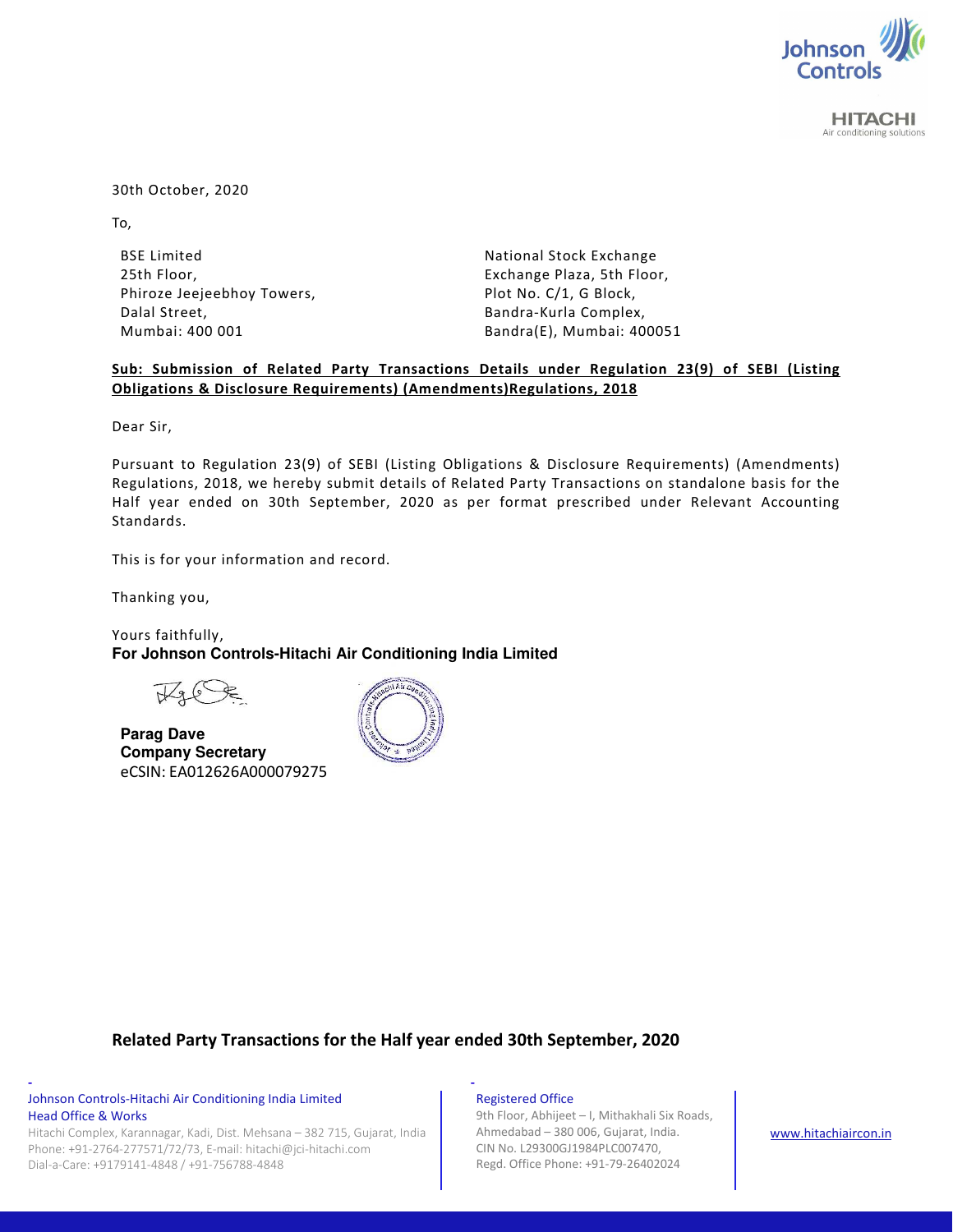

#### **HITACHI** Air conditioning solutions

| Type of                  | <b>Related Party Name</b>                                                   | Amount  |
|--------------------------|-----------------------------------------------------------------------------|---------|
| <b>Transaction</b>       |                                                                             | in INR  |
|                          |                                                                             | million |
| <b>Expenses</b>          | Hitachi-Johnson Controls Air Conditioning, Inc.                             | 26.6    |
| recovery                 | Johnson Controls-Hitachi Air Conditioning (S) Pte.                          | 1.1     |
| <b>Purchase of</b>       | Hitachi Johnson Controls Air Conditioning Inc.                              | 7.0     |
| capital goods            | Johnson Controls India Pvt. Ltd.                                            | 27.2    |
|                          | Tyco Fire & Security India Pvt. Ltd.                                        | 1.8     |
| Purchase of raw          | Highly Electrical Appliances India Pvt. Ltd.                                | 93.2    |
| material                 | Hitachi High Technologies Hong Kong Ltd.                                    | 0.1     |
|                          | Hitachi High-Technologies Corporation                                       | 1.3     |
|                          | Hitachi Johnson Controls Air Conditioning Inc.                              | 7.0     |
|                          | Johnson Controls - Hitachi Components (Thailand) Co. Ltd.                   | 15.3    |
|                          | Johnson Controls Hitachi Air Conditioning Malaysia Sdn. Bhd.                | 0.2     |
|                          | Johnson Controls-Hitachi Air Conditioning Spain, S.A.U.                     | 2.3     |
|                          | Johnson Controls-Hitachi Air Conditioning Taiwan Co Ltd.                    | 2.3     |
|                          | Johnson Controls-Hitachi Air Conditioning Wuhu Co. Ltd.                     | 5.7     |
|                          | Johnson Controls-Hitachi Components (Thailand) Co., Ltd.                    | 13.0    |
|                          | Johnson Controls-Hitachi Wanbao Air Conditioning System (Shg) Co., Ltd.     | 12.5    |
|                          | Johnson Controls-Hitachi Wanbao Air-Conditioning (Guangzhou) Co. Ltd.       | 7.7     |
|                          | Qingdao Hisense Hitachi Air-Conditioning Systems Co., Ltd.                  | 9.9     |
| <b>Purchase of Stock</b> | Hitachi Consumer Products (Thailand), Ltd.                                  | 130.2   |
| In Trade                 | Hitachi Global Life Solution Inc.                                           | 0.4     |
|                          | Hitachi Johnson Controls Air Conditioning Inc.                              | 33.0    |
|                          | Johnson Controls-Hitachi Air Conditioning Spain, S.A.U                      | 4.0     |
|                          | Johnson Controls-Hitachi Air Conditioning Taiwan Co Ltd.                    | 2.2     |
|                          | Johnson Controls-Hitachi Wanbao Air Conditioning Systems (Shanghai) Co.Ltd. | 1.1     |
|                          | Johnson Controls-Hitachi Wanbao Air-Conditioning (Guangzhou) Co. Ltd.       | 20.7    |
|                          | Qingdao Hisense Hitachi Air-Conditioning Systems Co., Ltd.                  | 175.9   |
| Reimbursement            | Hitachi Global Life Solution Inc.                                           | 3.3     |
| of Salary and            | Hitachi Johnson Controls Air Conditioning Inc.                              | 10.5    |
| other expense            | Johnson Controls Building Effiency Technology (Wuxi) Co., Ltd.              | 2.6     |
|                          | Johnson Controls Hitachi Air Conditiioning Malaysia Sdn. Bhd.               | 1.3     |
|                          | Johnson Controls Inc.                                                       | 7.1     |
|                          | Johnson Controls, Inc.                                                      | $6.2$   |
| <b>Royalty</b>           | Hitachi Global Life Solution Inc.                                           | 46.1    |
|                          | Hitachi Johnson Controls Air Conditioning Inc.                              | 46.3    |
|                          | Johnson Controls Technology Company                                         | 0.1     |
| <b>Sale of Products</b>  | Highly Electrical Appliances India Pvt. Ltd.                                | 0.4     |
|                          | Hitachi Home Electronics Asia(S) Pte. Ltd.                                  | 66.7    |
|                          | Johnson Controls India Private Ltd.                                         | 0.1     |
|                          | Johnson Controls-Hitachi Air Conditioning (S) Pte.                          | 190.2   |
|                          | Johnson Controls-Hitachi Air Conditioning (S) Pte Ltd                       | 16.3    |
|                          | Pt Johnson Controls Hitachi Air Conditioning Indonesia                      | 6.1     |
|                          | York International (Sa) Inc.                                                | 97.8    |
| <b>Sale of Service</b>   | Hitachi Automotive System (India) Pvt. Ltd.                                 | 0.4     |

## Johnson Controls-Hitachi Air Conditioning India Limited Head Office & Works

Hitachi Complex, Karannagar, Kadi, Dist. Mehsana – 382 715, Gujarat, India Phone: +91-2764-277571/72/73, E-mail: hitachi@jci-hitachi.com Dial-a-Care: +9179141-4848 / +91-756788-4848

**- -** 

## Registered Office

9th Floor, Abhijeet – I, Mithakhali Six Roads, Ahmedabad – 380 006, Gujarat, India. CIN No. L29300GJ1984PLC007470, Regd. Office Phone: +91-79-26402024

www.hitachiaircon.in